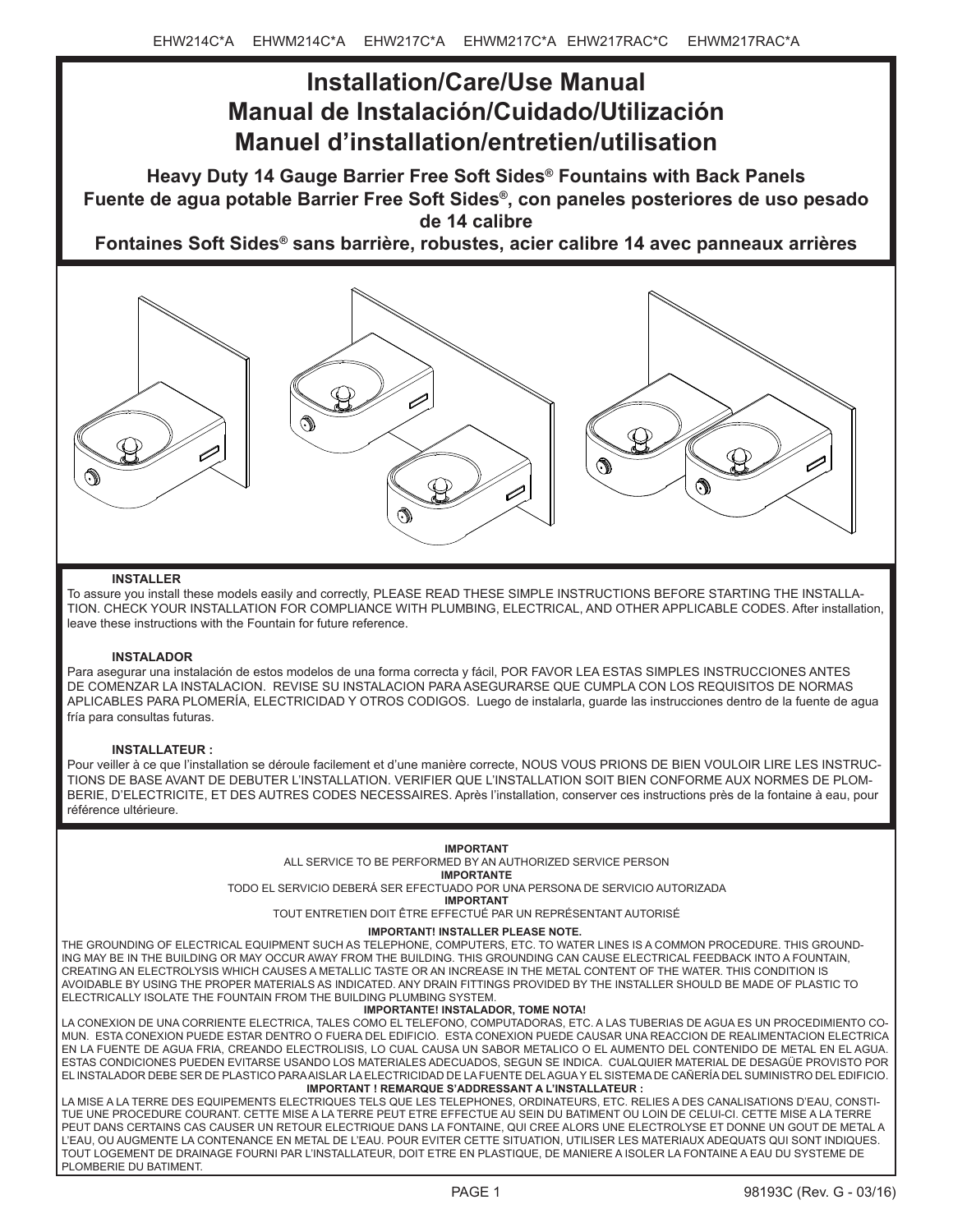# **INSTALLATION INSTRUCTIONS**

1. Wall should already be framed for the fountain using the positioning dimensions shown in Figures 1 or 3. Shown dimensions pertain to installation location (framing must support up to 300 lbs. weight). These dimensions are required for compliance with ANSI Standard A117.0.

2. Attach wall plate assembly to wall as shown in Figures 1 or 3 using 5/16" x 2" long bolts and flat washers (not provided). Tighten securely. (Fastener must match wall type, i.e. lag screws for wood studs, bolts and anchors for masonary construction.)

3. Install back panel. Place the upper edge of the panel above hanger on the wall. Slide panel down until it engages the hanger. Be sure back panel is firmly engaged before releasing it.

4. Install rough-in plumbing as shown in Figures 1 or 3. Waste line should extend a minimum of 2" (51mm) thru the back panel. Run supply water inlet line thru back panel. Install a service stop (not provided). Turn on supply water and flush thoroughly.

5. Remove bottom access panel from fountain basin and save the screws. Install the fountain to the back panel using (4) 5/16" x 3/4" long screws and washers (provided) thru holes in back panel. Tighten securely.

6. Cut waste tube to required length using plumbing hardware and a trap (not provided) as a guide. Install hardware and trap. Tighten securely.

7. Make water supply connections from service stop to the 3/8" O.D. unplated copper tube coming out of the fountain strainer (See Fig. 6). Turn on water supply and check for leaks. Newly installed water supply line should be insulated after leak check is completed. DO NOT SOLDER TUBES INSERTED INTO THE STRAINER AS DAMAGE TO THE O-RINGS MAY RESULT.

8. These products are designed to operate on 20-105 PSI supply line pressure. If inlet pressure is above 105 PSI, a pressure regulator must be installed in the supply line. Any damage caused by reason of connecting these products to supply line pressure lower than 20 PSI or higher than 105 PSI is not covered by warranty.

9. Check stream height from bubbler. Stream height is factory set at 35 PSI. If supply pressure varies greatly from this, adjust the screw on regulator (Item 19) by using a small screwdriver through the small hole in the push button (Item 10), see fig. 13. Clockwise adjustment will raise stream height and counter-clockwise adjustment will lower stream height. For best adjustment stream should hit basin approximately 6-1/2" (165mm) from bubbler.

10. Replace bottom access panel to fountain basin using screws provided. Tighten securely.

# **INSTRUCCIONES DE INSTALACION**

1. La pared donde va a instalarse la fuente de agua debe haber sido marcada usando las dimensiones de posición según las ilustraciones número 1 ó 3. Las dimensiones señaladas corresponden a la localización de instalación (el marco debe soportar un peso de hasta 300 Lbs. (136 kg). Estas dimensiones son necesarias para cumplir con los requisitos de los estándares ANSI A117.0.

2. Conecte el ensamblaje de la placa de pared a la pared de la manera descrita en la Figura 1 ó la Figura 3 usando pernos que miden 5/16" x 2" y arandelas planas (no provistos). Apriete de un modo seguro. (Debe concordar con el tipo de pared el sujetador usado, por ej., tornillos rosca madera para tablillas de madera, pernos y anclajes para construcción de mampostería.)

3. Instalación del panel posterior. Coloque el borde superior del panel por encima del colgadero en la pared. Deslice el panel hacia abajo hasta que se enganche con el colgador. Asegúrese que el panel posterior esté enganchado antes de soltarlo.

4. Instale la tubería según los diseños 1 ó 3. La línea de desagüe debe extenderse unas 2 pulgadas (51 mm) como mínimo a través de la tapa de atrás. Pase la tubería del suministro de agua a través de la tapa trasera. Instale una parada de servicio. (No está incluido). Ponga a funcionar y deje correr el agua abundantemente.

5. Saque el panel inferior de acceso de la palangana de la fuente y guarde los tornillos. Instale la fuente al panel posterior usando cuatro (4) tornillos largos que miden 5/16" x 3/4" y las arandelas (provistos) a través de los agujeros en el panel posterior. Apriete de un modo seguro.

6. Corte el tubo de desagüe con el largo deseado utilizando herramien tas de plomería y la trampa (incluida) como guía. Instale las herramien tas y la trampa**.** Apriete fuertemente.

7. Realice las conexiones al suministro de agua desde la parada de servicio hasta el tubo no chapeado de cobre de diámetro exterior de 3/8" que sale del cedazo de la fuente (Ver Figura 6). Abra el suministro de agua y verifique para fugas. Debe aislar la línea de suministro de agua después de completar la verificación para fugas. NO DEBE SOLDAR LOS TUBOS QUE ENTREN EN EL CEDAZO YA QUE PUEDEN CAUSAR DAÑOS A LOS AROS TÓRICOS.

8. Estos productos están diseñados para trabajar con líneas de tubería con una presión de 20-105 PSI. Si la entrada de agua es mayor que 105 PSI, un regulador de presión ha debe colocado en la tubería. Cualquier daño que sea causado por la conexión de estos productos a una presión de agua menor que 20 PSI o mayor que 105 PSI, no será cubierta por la garantía.

9. Revise la altura del chorro de agua. La altura del chorro de agua ha sido ajustado en su facricacion para una altura de 35 PSI. Si la presión del suministro varía mucho de esto, ajusta el tornillo en el artículo de regulador 19 utilizando un destornillador pequeño por el hoyo pequeño en el artículo del pulsador 10 (Vea la Fig. 13). Un giro hacia la derecha aumentará la altura del chorro de agua, mientras que un giro hacia la izquierda bajará el nivel del chorro del agua. Para mejores resultados, la altura del chorro del agua debe ser aproximada mente 6-1/2 pulgadas (165 mm) desde la base del grifo.

10. Vuelva a colocar la puerta de acceso de abajo usando los tornillos provistos. Asegure firmemente.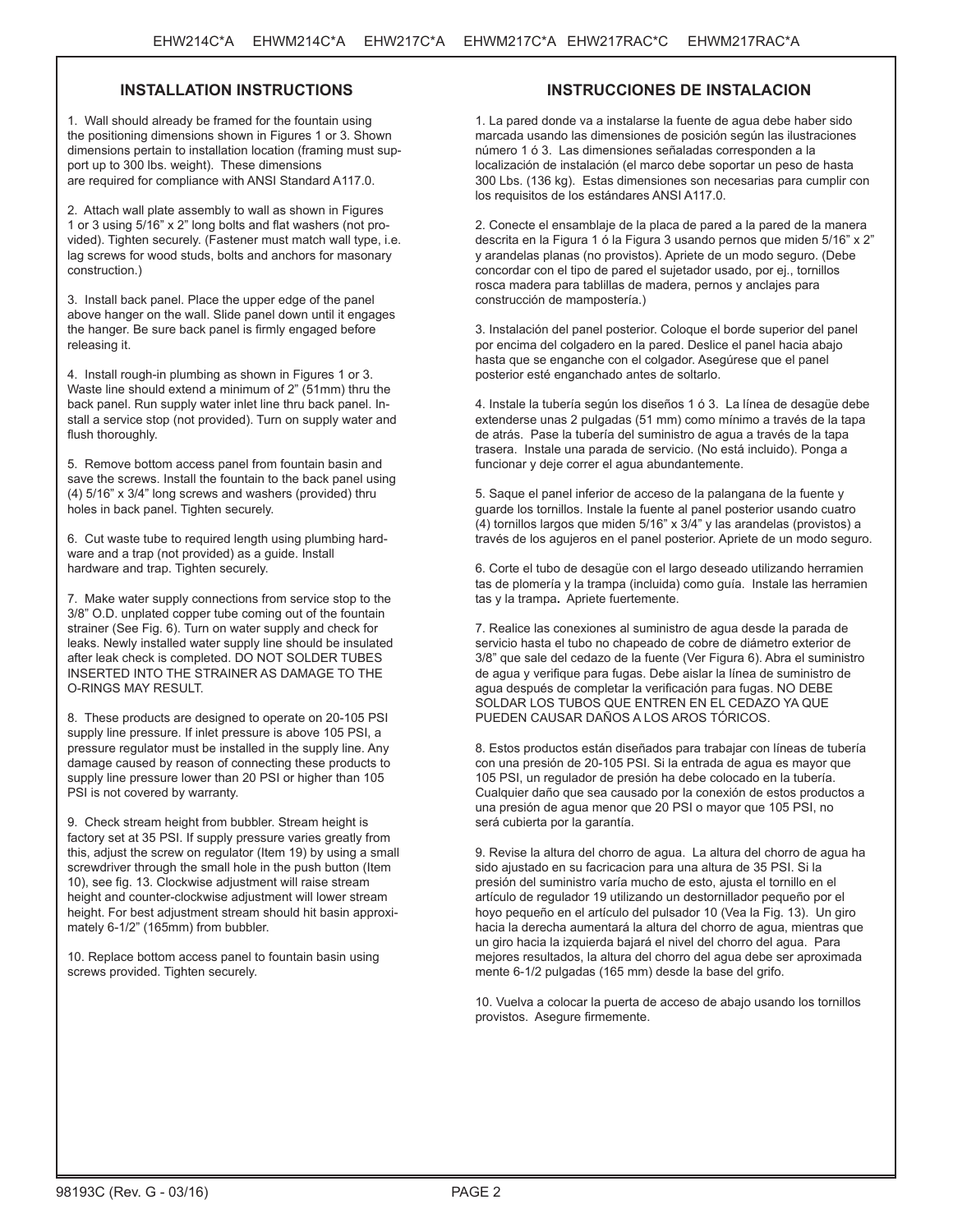# **INSTRUCTIONS D'INSTALLATION**

 1. Le mur doit comporter un cade déjà assemblé pour la fontaine, en fonction des dimensions apparaissant au schéma n°1 ou 3. Les dimensions indiquées dépendent de l'emplacement de l'installation (le cadre doit supporter plus de 136 kg (300 lbs). Des dimensions sont essentielles pour la conformité envers les normes ANSI A117.0

2. Fixer l'ensemble de la plaque de mur comme cela est montré sur les figures 1 ou 3 en utilisant des boulons de 5/16" x 2" de long et des rondelles plates (non fournies). Visser correctement (les dispositifs de fixation doivent être adaptés au type de mur, c'est-à-dire vis à bois à tête hexagonale pour les murs en contreplaqué, boulons et ancrages pour les constructions en dur.)

3. Monter le panneau arrière. Placer le bord supérieur du panneau par-dessus le crochet sur le mur. Faites glisser le panneau jusqu'à ce qu'il s'engage dans le crochet. S'assurer que le panneau arrière est correctement engagé avant de le relâcher.

4. Installer la plomberie tel qu'illustré au schéma n°1 ou 3. Le conduit déchets doit faire un minimum de 51mm (2") et passer au travers du panneau arrière. Faire passer le conduit d'arrivée d'eau à travers le panneau arrière. Installer un arrêt de service (non fournis). Ouvrir l'alimentation d'eau et nettoyer à grande eau.

5. Enlever le panneau d'accès du bas du bassin de fontaine et garder les vis. Monter la fontaine sur le panneau arrière en utilisant les 4 vis de 5/16" x 3/4" de long et les rondelles (fournies) en les vissant par les orifices du panneau arrière. Serrer correctement.

6. Couper le tube à déchets à la taille requise, à l'aide du matériel de plomberie, et d'une trappe (fournie) qui servira de guide. Installer le matériel et la trappe. Fixer solidement.

7. Faire les raccordements de l'alimentation en eau du robinet d'arrêt d'arrivée d'eau au tuyau en cuivre non plaqué de 3/8" de diamètre extérieur sortant de la crépine de la fontaine (voir Fig. 6). Ouvrir l'alimentation en au et vérifier s'il y a des fuites. La conduite d'alimentation en eau nouvellement installée devrait être isolée, une fois que la vérification pour fuite a été faite. NE SOUDER PAS LES TUYAUX INSÉRÉS DANS LA CRÉPINE, CAR CELA POURRAIT ENDOMMAGER LES JOINTS TORIQUES.

8. Les produits ont été conçus pour fonctionner sur une ligne de pression située entre 20 et 105 PSI. Si la pression d'arrivée est supérieure à 105 PSI, il faut alors installer un régulateur de pression sur la canalisation. Tout dommage engendré par une connexion des produits à une pression inférieure à 20 PSI ou supérieure à 105 PSI, ne sera pas couvert par la garantie.

9. Vérifier la hauteur du courant du tube à bulles. La hauteur du courant à bulles est réglée sur 35 à sa sortie d'usine. Si la pression de provision varie fort de ceci, ajuster la vis sur l'article régulateur 19 en utilisant un petit tournevis par le petit trou dans l'article de bouton de poussée 10 (Consulter le schéma n°13). Les réglages effectués dans le sens des aiguilles d'une montre permettent d'augmenter la hauteur du courant, tandis que les réglages dans le sens inverse des aiguilles d'une montre, le font diminuer. Pour obtenir le meilleur réglage possible, la hauteur du courant doit être d'environ 165mm (6 pouce ½) au dessus de la grille du tube à bulles.

10. Remettre le panneau d'accès à la fontaine du bas en place, à l'aide des vis fournies. Fixer solidement.

# **TROUBLE SHOOTING AND MAINTENANCE SOLUCION DE PROBLEMAS Y MANTENIMIENTO ANOMALIES DE FONCTIONNEMENT ET MAINTENANCE**

**Orifice Assy:** Mineral deposits on orifice can cause water flow to spurt or not regulate. Mineral deposits may be removed from the orifice with a small round file not over 1/8" diameter or small diameter wire. **CAUTION: DO NOT** file or cut orifice material.

**Ensamblaje Del Orificio:** Si se depositan minerales en el orificio, pueden causar que el agua fluya demasiado. Los minerales depositados pueden ser eliminados con una pequeña lima redonda no más de 1/8 de pulgada ( 30mm) de diámetro o con un alambre pequeño. **El CUIDADO: NO ARCHIVA** ni cortó la materia de orifice.

**Assemblage De L'Orifice:** Les dépôts minéraux se trouvant sur l'orifice peuvent entraîner un jet d'eau irrégulier. Les dépôts minéraux peuvent être éliminés de l'orifice grâce à une petite lime ronde ne dépassant pas 3mm de diamètre, ou un fil métallique de petit diamètre.

**Stream Height Adjustment:** Stream height is factory set at 35 PSI. If supply pressure varies greatly from this, adjust the screw on regulator item 19 by using a small screwdriver through the small hole in the push button item 10 (See Fig. 13). Clockwise adjustment will raise stream and counter-clockwise adjustment will lower stream. For best adjustment, stream should hit basin approx. 6-1/2" from bubbler.

**Ajuste Del Chorro De Agua:** La altura del chorro de agua ha sido ajustado en su fabricación para una altura de 35 PSI. Si la presión del suministro varía mucho de esto, ajusta el tornillo en el artículo de regulador 19 utilizando un destornillador pequeño por el hoyo pequeño en el artículo del pulsador 10 (Vea la Fig. 13). Con un giro hacia la izquierda conseguirá aumentar la altura del chorro de agua y con giro hacia la derecha bajará la altura. Para el mejor ajustamiento, el chorro de agua del fregadero deberá alcanzar aproximadamente 6-1/2 pulgadas (165 mm) del grifo.

**Réglage de la hauteur du courant d'eau:** La hauteur du courant d'eau est réglé en usine sur 35 PSI. Si la pression de provision varie fort de ceci, ajuster la vis sur l'article régulateur 19 en utilisant un petit tournevis par le petit trou dans l'article de bouton de poussée 10 (Consulter le schéma n°13). Les réglages effectués dans le sens des aiguilles d'une montre permettent d'augmenter la hauteur du courant tandis que les réglages dans le sens inverse des aiguilles d'une montre le font baisser. Pour un réglage de qualité, le courant doit entrer en contact avec l'évier à environ 16,5cm du tube à bulles.

**Actuation of Quick Connect Water Fittings:** Fountain is provided with lead-free connectors which utilize an o-ring water seal. To remove tubing from the fitting, relieve water pressure, push in on the gray collar while pulling on the tubing. (See Fig. 7) To insert tubing, push tube straight into fitting until it reaches a positive stop, approximately 3/4".

**Adecuacion Para La Union Rapida De Los Conectores De Agua:** La fuente está provista con cables conectores, los cuales utilizan un anillo de cierre. Para quitar la tubería de los conectores, libere la presión del agua, presione el aro gris mientras tensa la tubería. (Vea la Fig. 7). Para insertar la tubería, presione el tubo liso dentro del conector hasta que éste alcance el tope aproximadamente (19mm).

**Mise en Route des Logements à eau de Connexion** 

**Rapide:** La fontaine est livrée accompagnée de connecteurs sans plomb qui nécessitent l'utilisation d'un joint d'étanchéité en forme d'anneau. Pour retirer le tube de son logement, arrêter la pression d'eau, et pousser sur le collier gris tout en tirant sur le tube. (Consulter le schéma n°7). Pour insérer le tube, le pousser directement à l'intérieur du logement, jusqu'à ce qu'il s'arrête entièrement, à environ 1,9cm.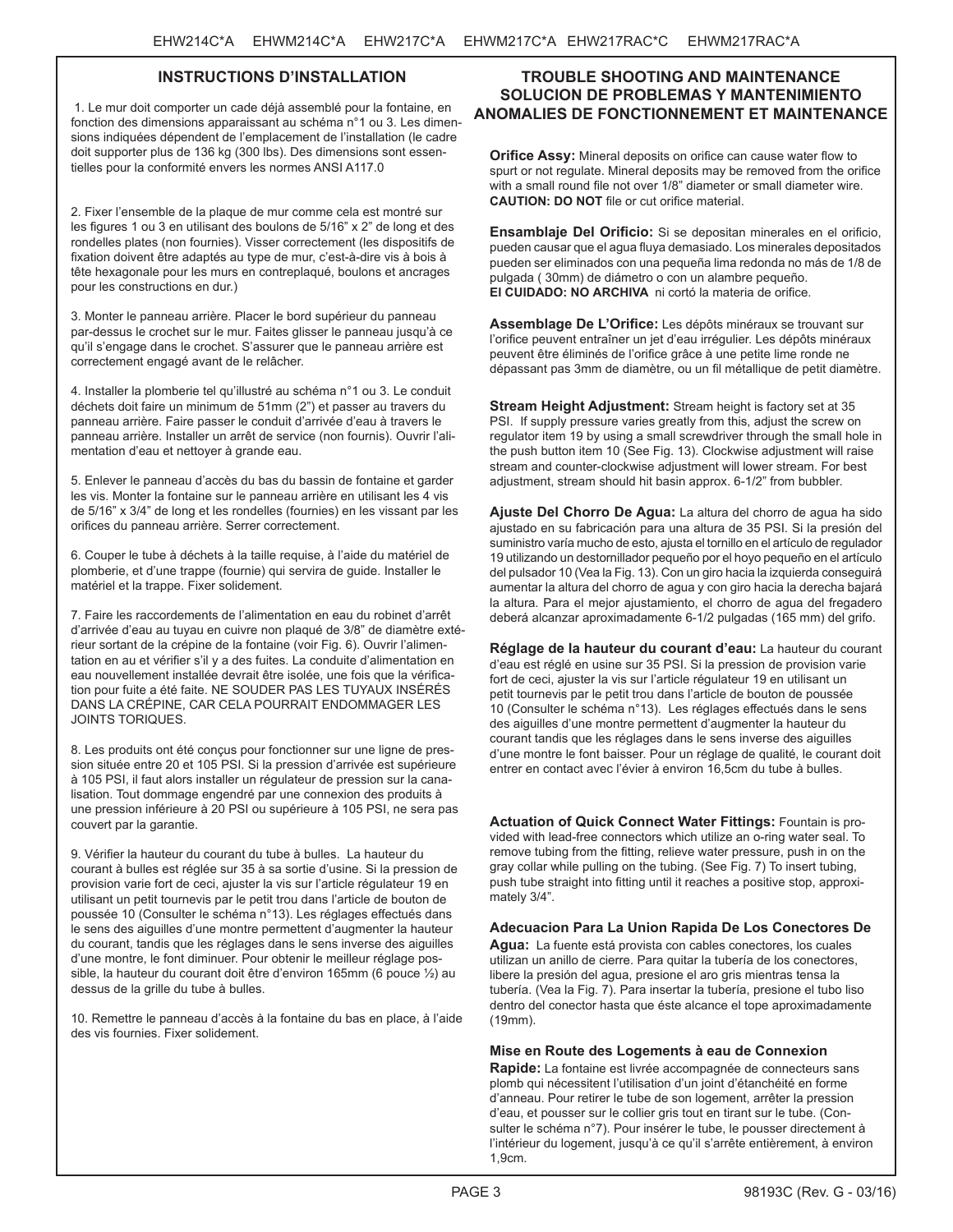

**A = Recommended water supply location 3/8" O.D. unplated copper tube connect stubbed 1-1/2" (38mm) from wall shut off by others. Ubicación recomendada del suministro de agua - tubería de cobre sin chapa con diámetro exterior de 3/8" en una posición de 1-1/2" (38mm) de la pared con válvula de suministro para que otros lo puedan apagar. Emplacement d'alimentation en eau recommandé - Pièce intermédiaire de tuyau en cuivre non plaqué de 3/8" de diamètre extérieur et 38 mm** 

**(1-1/2") pour raccordement au robinet d'arrêt fourni par d'autres.**

**B = Recommended location for waste outlet 1-1/4" O.D. drain, stubbed 6-5/8" (168mm) from the wall. Localización recomendada para el enchufe inútil 1-1/4" dren de O.D., tropezada 6-5/8" (168mm) de la pared. Endroit recommandé pour la sortie de rebut 1-1/4" drain d'O.D., déraciné 6-5/8" (168mm) du mur.**

**Note: Reinforce the wall in the shaded areas. Nota: Debe reforzar la pared en las zonas oscuras Note: Renforcer le mur sur les zones grisées**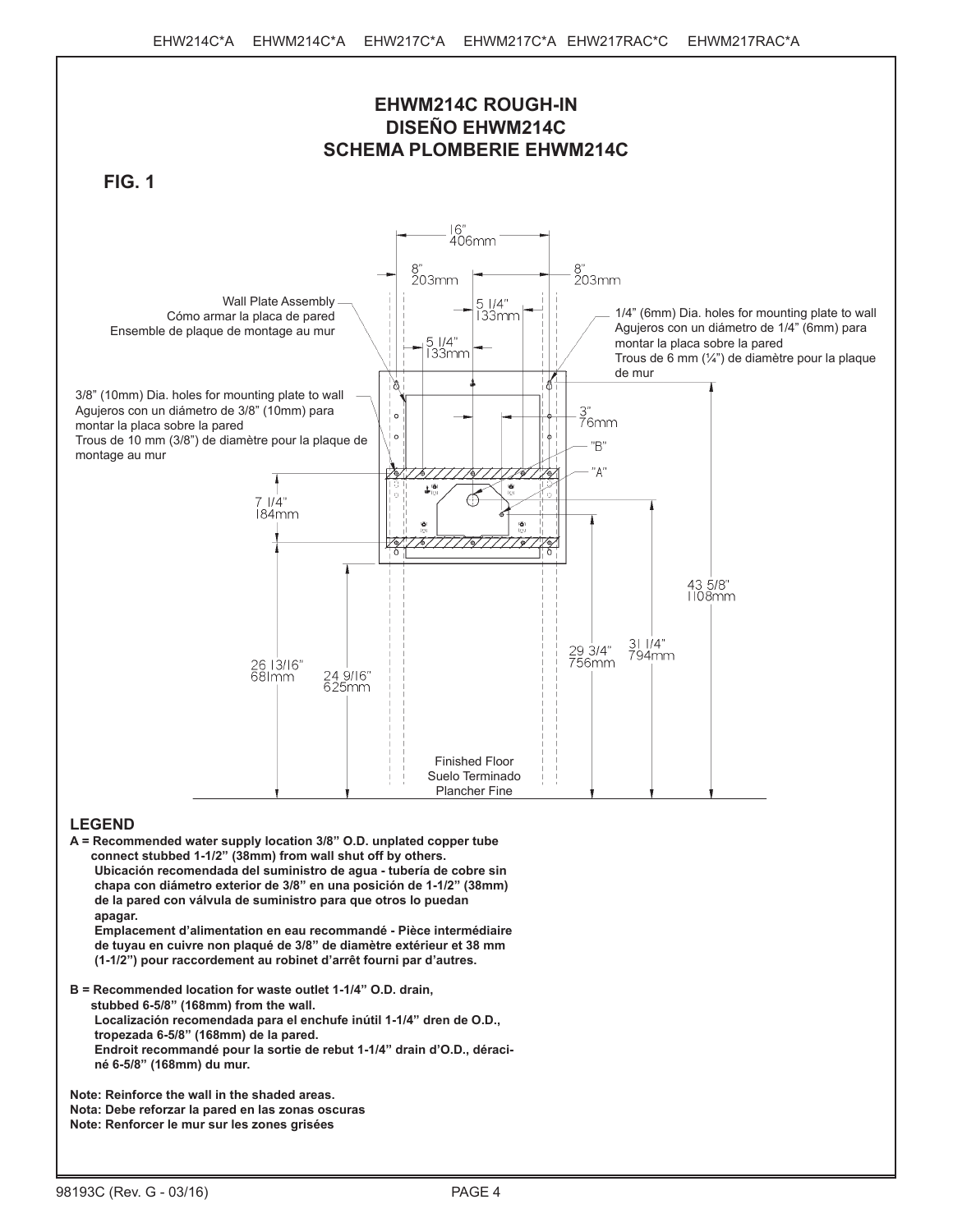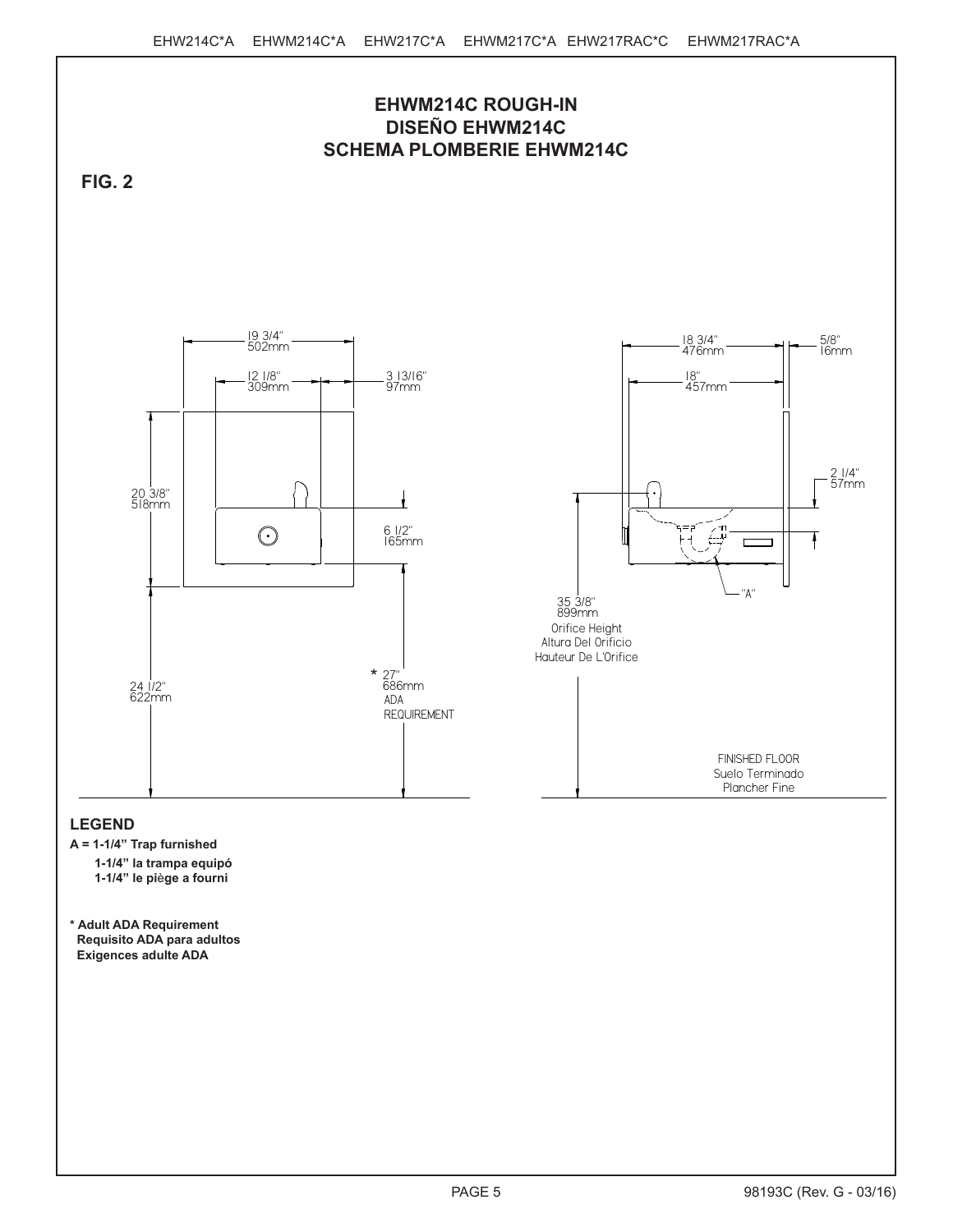

- **A = Recommended water supply location 3/8" O.D. unplated copper tube connect stubbed 1-1/2" (38mm) from wall shut off by others. Ubicación recomendada del suministro de agua - tubería de cobre sin chapa con diámetro exterior de 3/8" en una posición de 1-1/2" (38mm) de la pared con válvula de suministro para que otros lo puedan apagar. Emplacement d'alimentation en eau recommandé - Pièce intermédiaire de tuyau en cuivre non plaqué de 3/8" de diamètre extérieur et 38 mm (1-1/2") pour raccordement au robinet d'arrêt fourni par d'autres.**
- **B = Recommended location for waste outlet 1-1/4" O.D. drain, stubbed 6-5/8" (168mm) from the wall. Localización recomendada para el enchufe inútil 1-1/4" dren de O.D., tropezada 6-5/8" (168mm) de la pared. Endroit recommandé pour la sortie de rebut 1-1/4" drain d'O.D., déraciné 6-5/8" (168mm) du mur.**
- **C = 3/8" (10mm) DIA. slots for Mounting Hanger Bracket to wall. 3/8" (10mm) de diámetro las ranuras para soporte de montaje a pared. 3/8 po (10mm) emplacements de diamètre pour support de montage au mur.**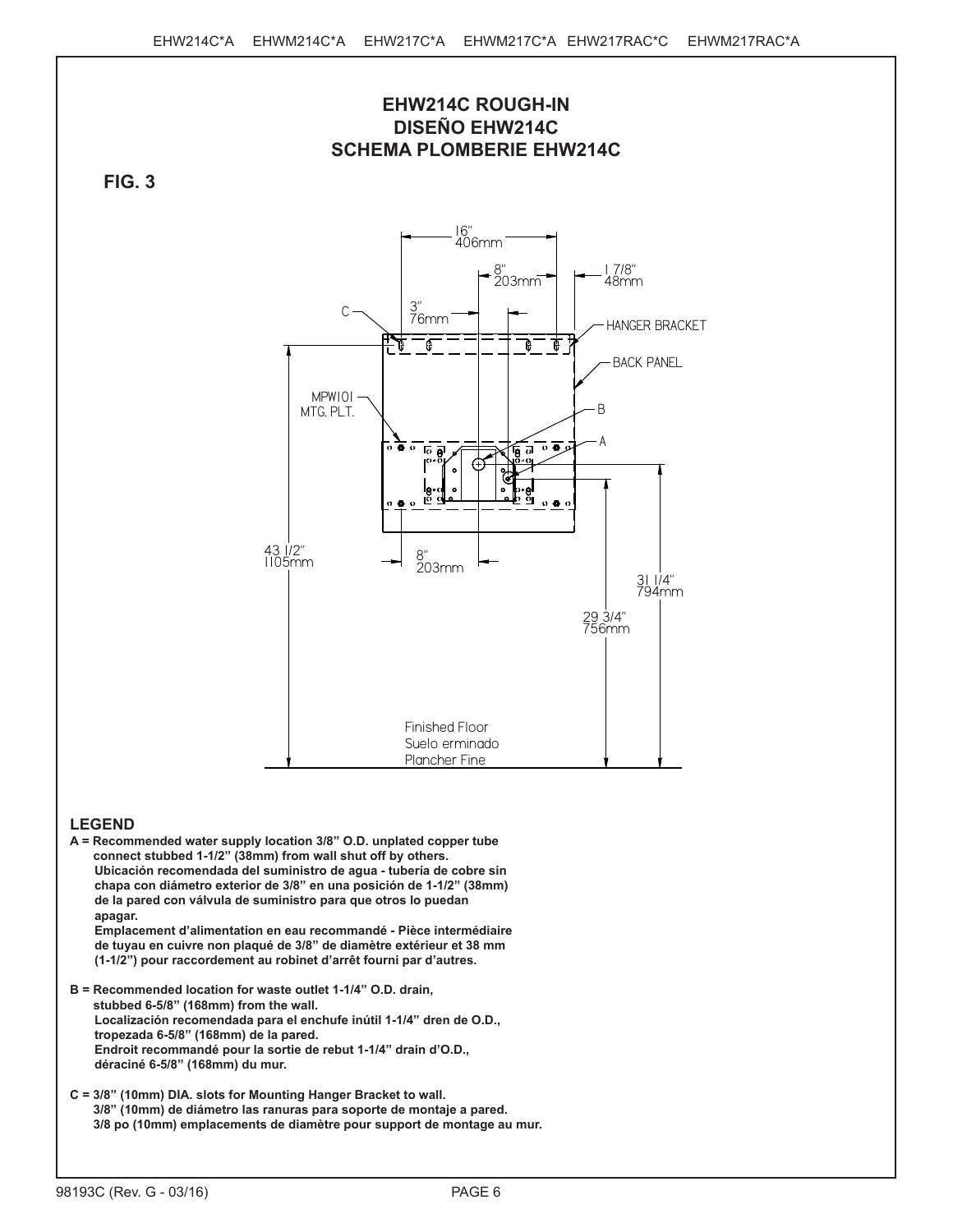

**\* Adult ADA Requirement Requisito ADA para adultos Exigences adulte ADA**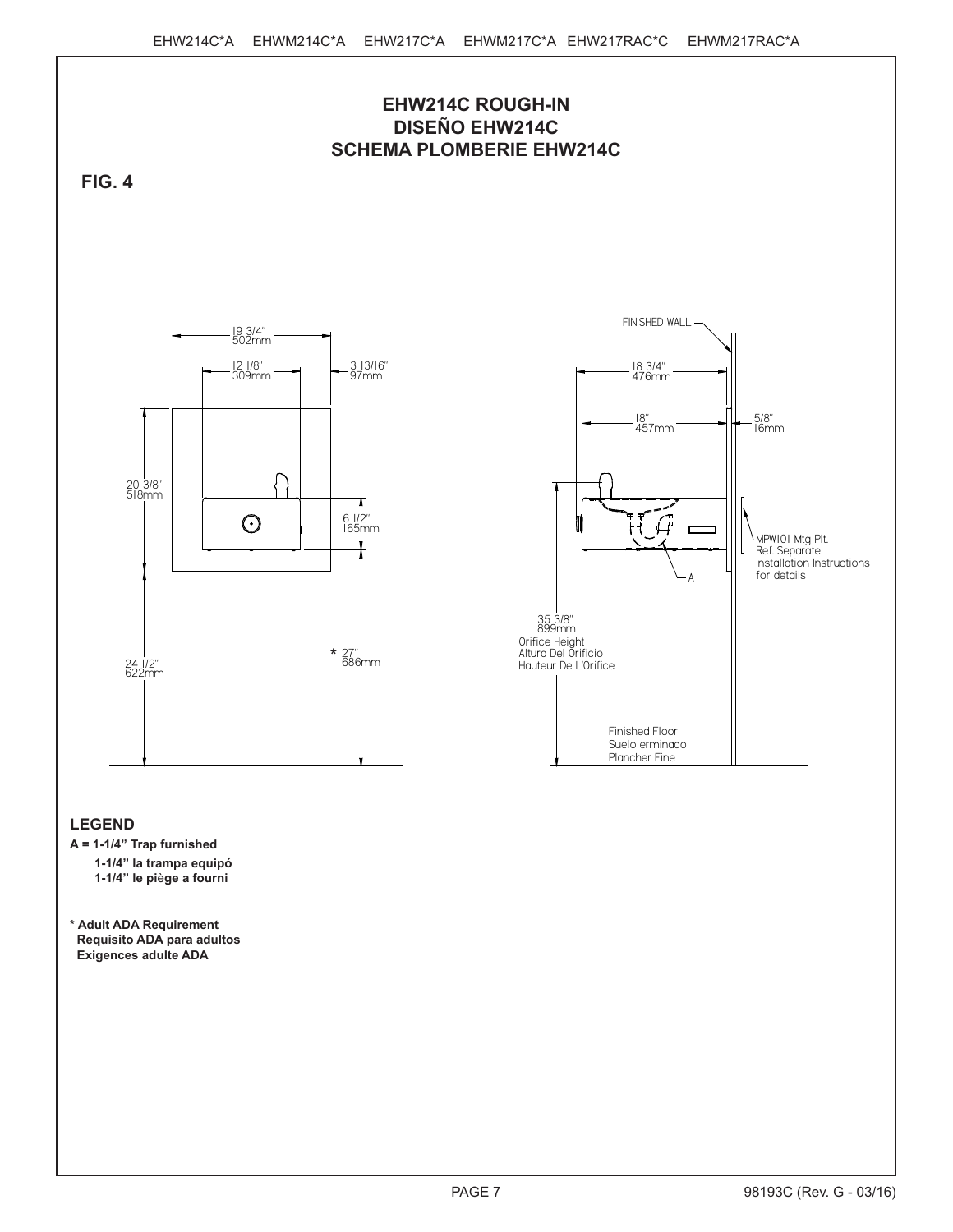

**A = Recommended water supply location 3/8" O.D. unplated copper tube connect stubbed 1-1/2" (38mm) from wall shut off by others. Ubicación recomendada del suministro de agua - tubería de cobre sin chapa con diámetro exterior de 3/8" en una posición de 1-1/2" (38mm) de la pared con válvula de suministro para que otros lo puedan apagar.**

**Emplacement d'alimentation en eau recommandé - Pièce intermédiaire de tuyau en cuivre non plaqué de 3/8" de diamètre extérieur et 38 mm (1-1/2") pour raccordement au robinet d'arrêt fourni par d'autres.**

**B = Recommended location for waste outlet 1-1/4" O.D. drain, stubbed 6-5/8" (168mm) from the wall. Localización recomendada para el enchufe inútil 1-1/4" dren de O.D., tropezada 6-5/8" (168mm) de la pared. Endroit recommandé pour la sortie de rebut 1-1/4" drain d'O.D., déraciné 6-5/8" (168mm) du mur.**

**Note: Reinforce the wall in the shaded areas. Nota: Debe reforzar la pared en las zonas oscuras Note: Renforcer le mur sur les zones grisées**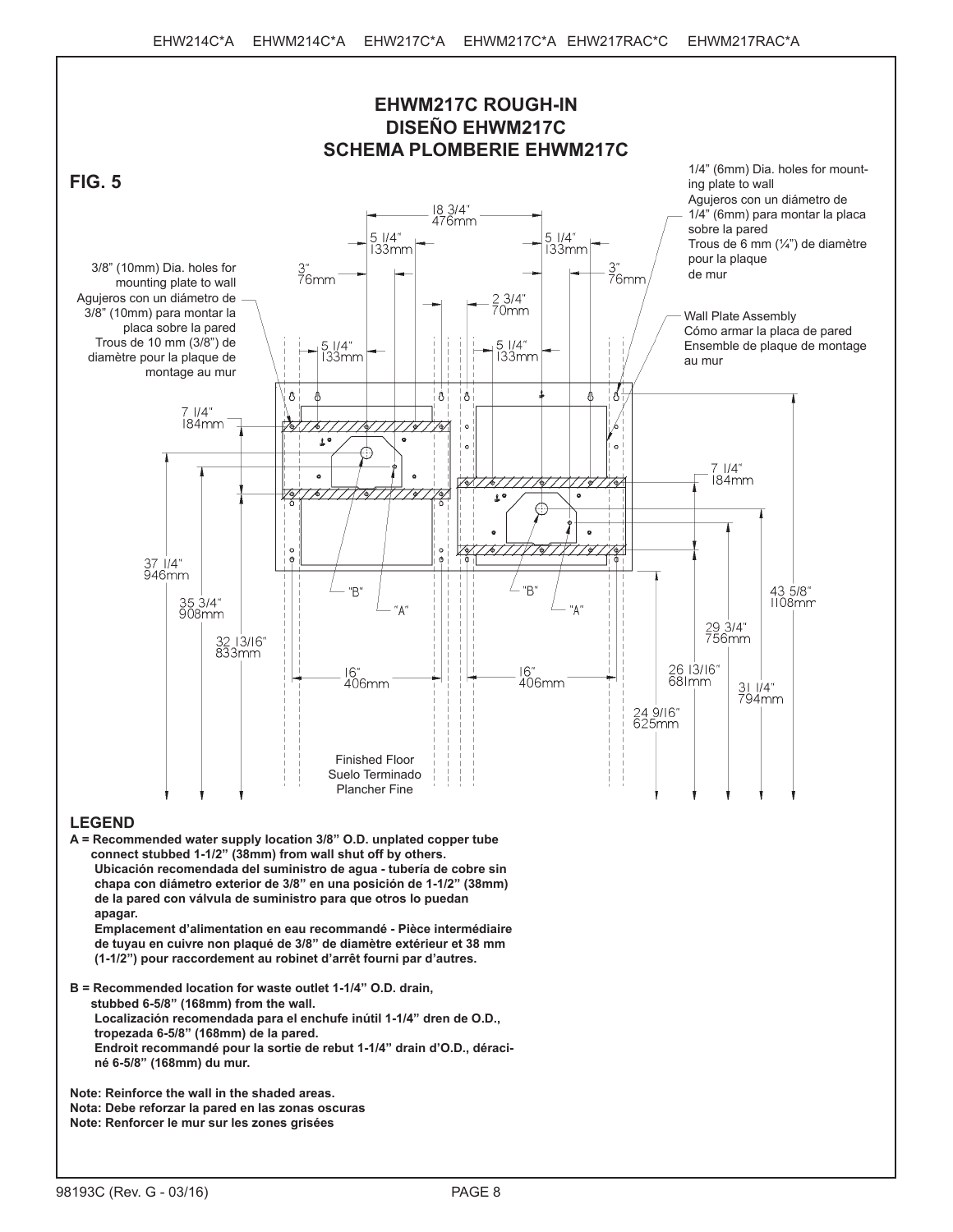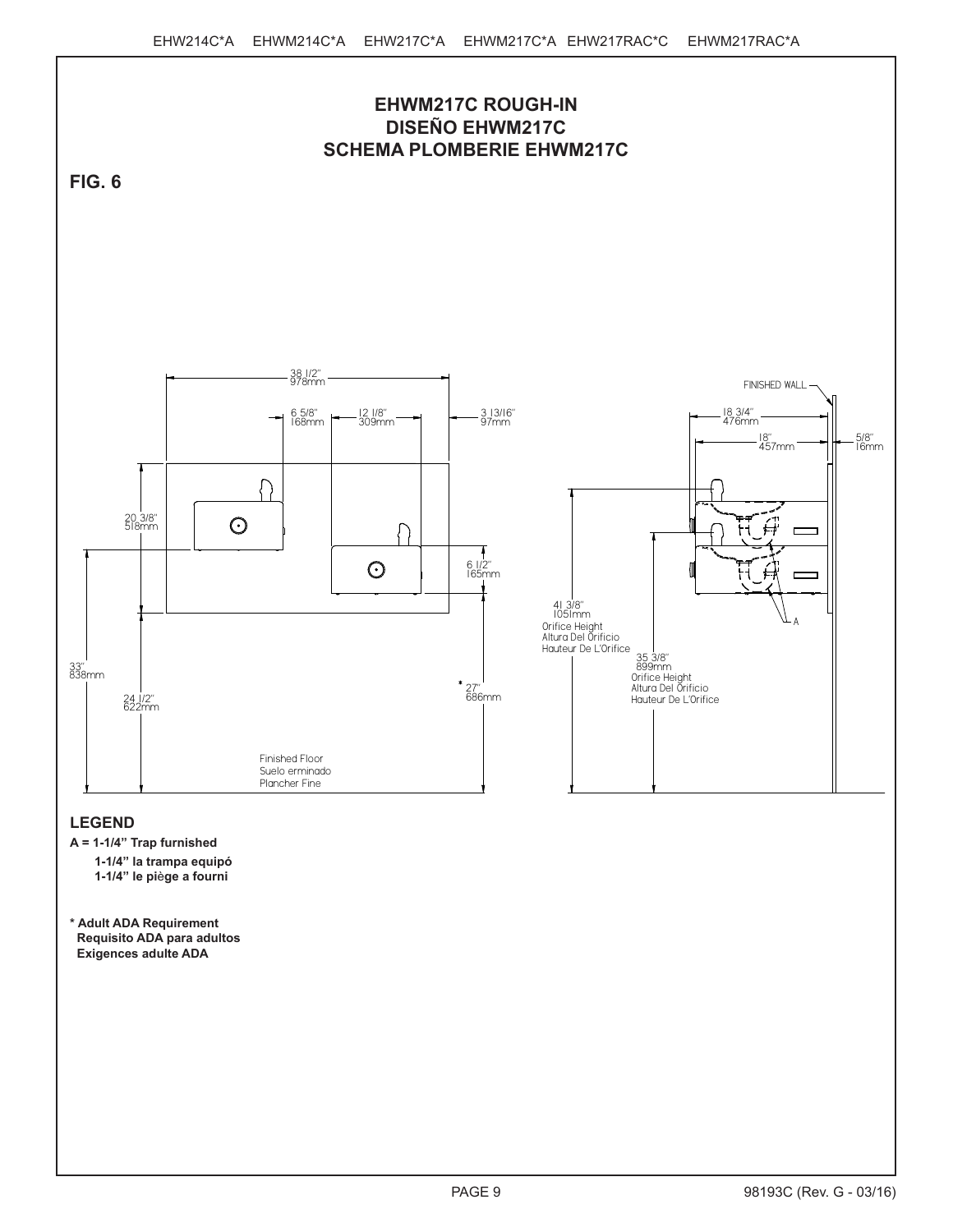

**A = Recommended water supply location 3/8" O.D. unplated copper tube connect stubbed 1-1/2" (38mm) from wall shut off by others. Ubicación recomendada del suministro de agua - tubería de cobre sin chapa con diámetro exterior de 3/8" en una posición de 1-1/2" (38mm) de la pared con válvula de suministro para que otros lo puedan apagar. Emplacement d'alimentation en eau recommandé - Pièce intermédiaire**

**de tuyau en cuivre non plaqué de 3/8" de diamètre extérieur et 38 mm (1-1/2") pour raccordement au robinet d'arrêt fourni par d'autres.**

- **B = Recommended location for waste outlet 1-1/4" O.D. drain, stubbed 6-5/8" (168mm) from the wall. Localización recomendada para el enchufe inútil 1-1/4" dren de O.D., tropezada 6-5/8" (168mm) de la pared. Endroit recommandé pour la sortie de rebut 1-1/4" drain d'O.D., déraciné 6-5/8" (168mm) du mur.**
- **C = 3/8" (10mm) DIA. slots for Mounting Hanger Bracket to wall. 3/8" (10mm) de diámetro las ranuras para soporte de montaje a pared. 3/8 po (10mm) emplacements de diamètre pour support de montage au mur.**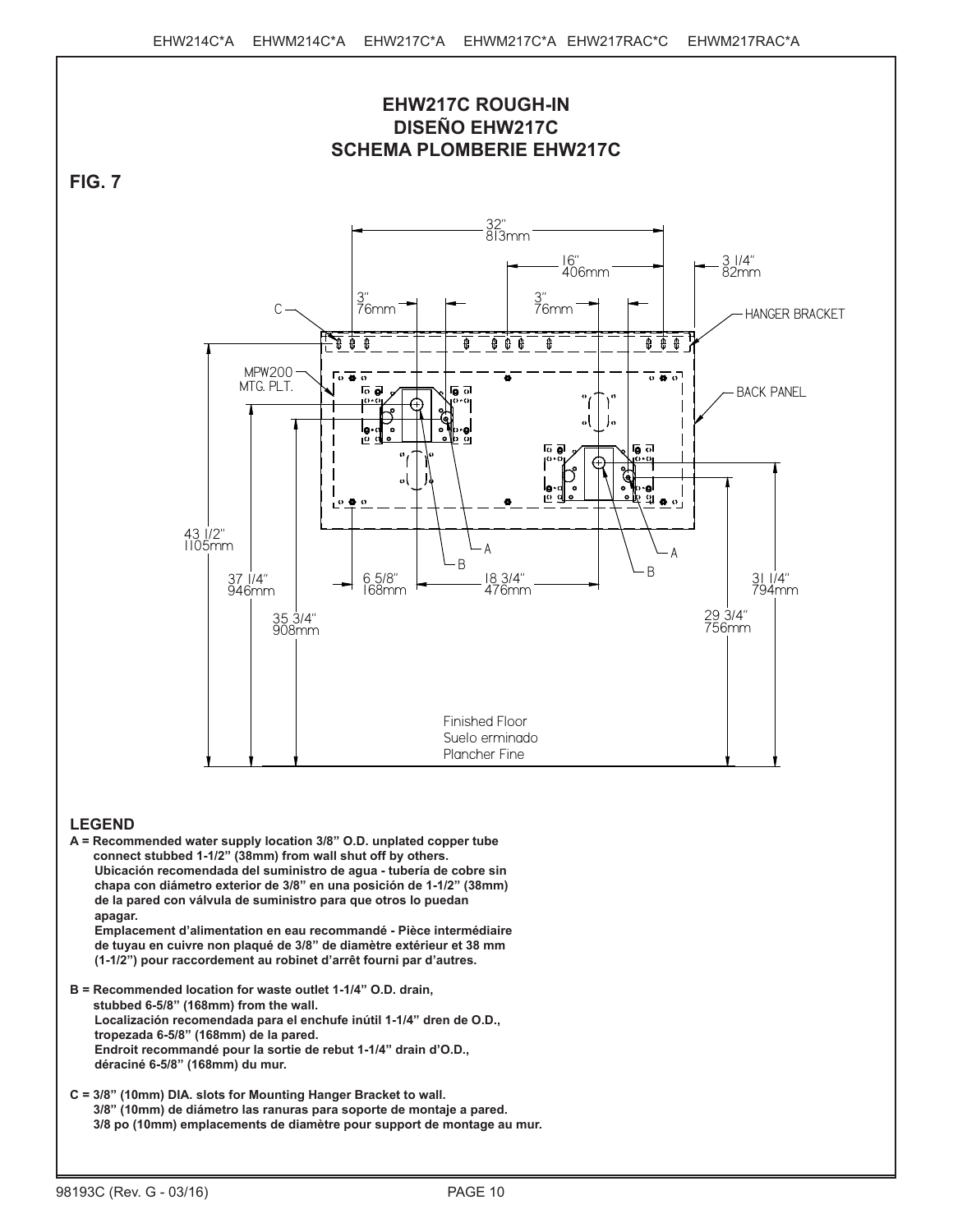

 **Requisito ADA para adultos Exigences adulte ADA**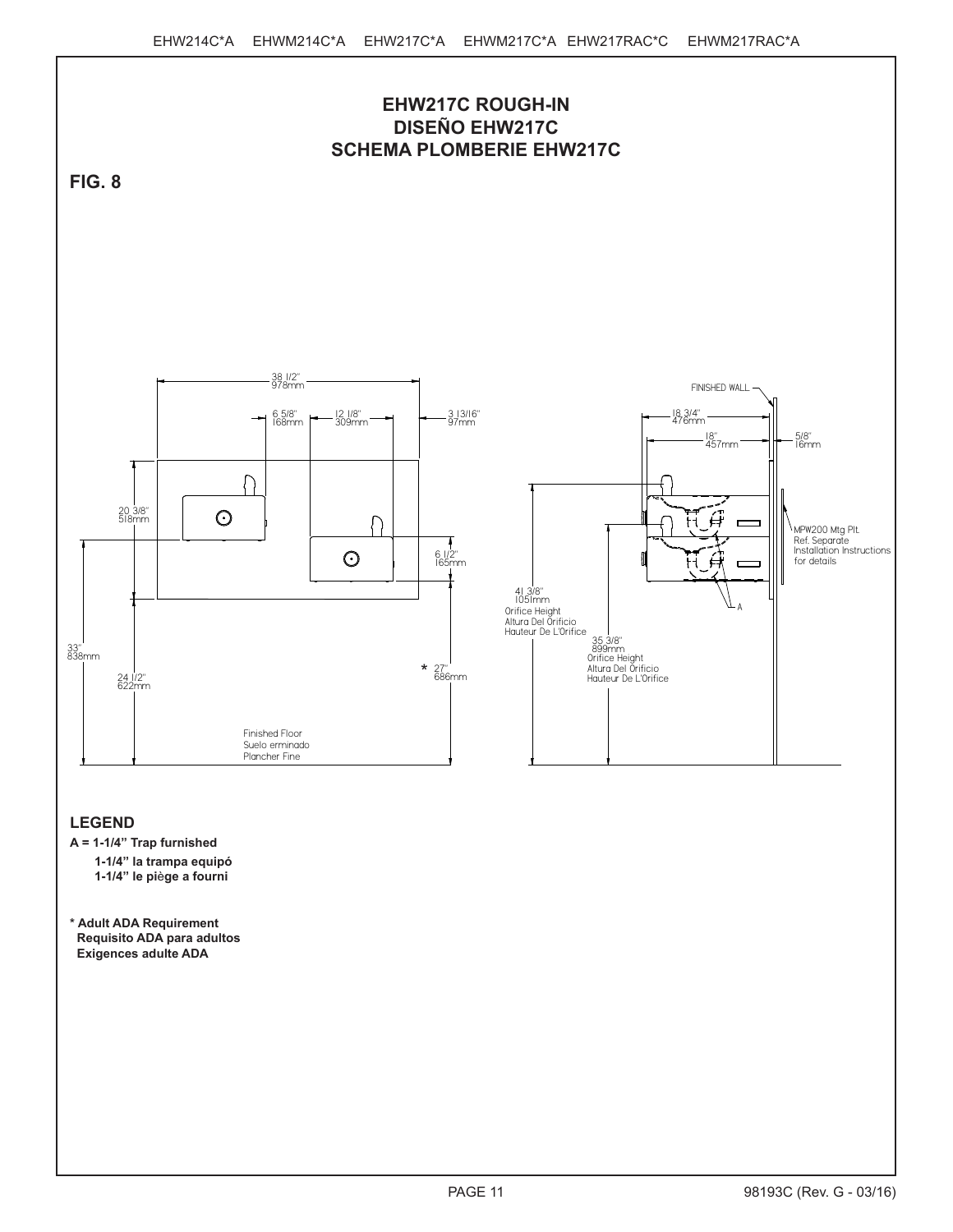

**A = Recommended water supply location 3/8" O.D. unplated copper tube connect stubbed 1-1/2" (38mm) from wall shut off by others. Ubicación recomendada del suministro de agua - tubería de cobre sin chapa con diámetro exterior de 3/8" en una posición de 1-1/2" (38mm) de la pared con válvula de suministro para que otros lo puedan apagar.**

**Emplacement d'alimentation en eau recommandé - Pièce intermédiaire de tuyau en cuivre non plaqué de 3/8" de diamètre extérieur et 38 mm (1-1/2") pour raccordement au robinet d'arrêt fourni par d'autres.**

**B = Recommended location for waste outlet 1-1/4" O.D. drain, stubbed 6-5/8" (168mm) from the wall. Localización recomendada para el enchufe inútil 1-1/4" dren de O.D., tropezada 6-5/8" (168mm) de la pared. Endroit recommandé pour la sortie de rebut 1-1/4" drain d'O.D., déraciné 6-5/8" (168mm) du mur.**

**Note: Reinforce the wall in the shaded areas. Nota: Debe reforzar la pared en las zonas oscuras Note: Renforcer le mur sur les zones grisées**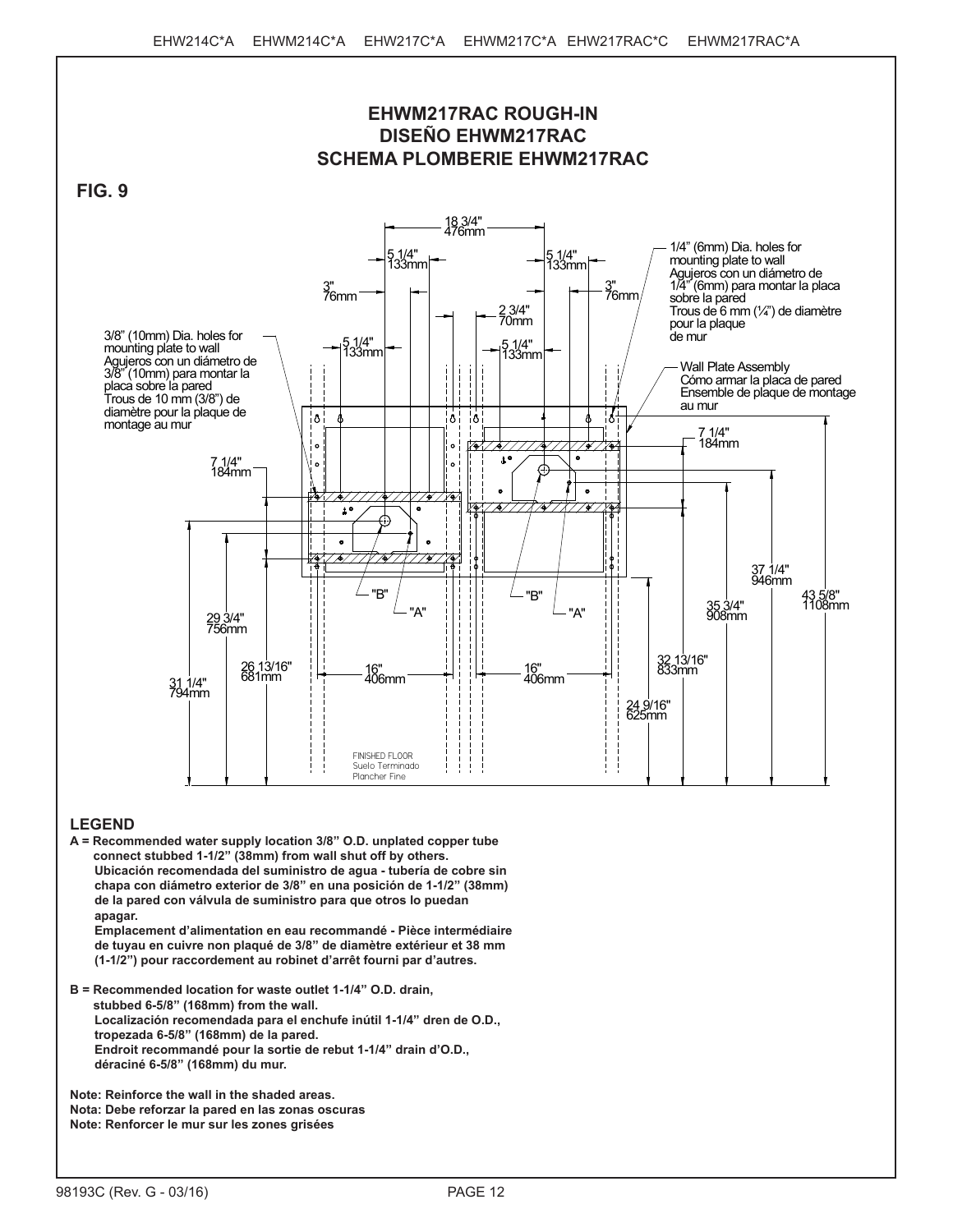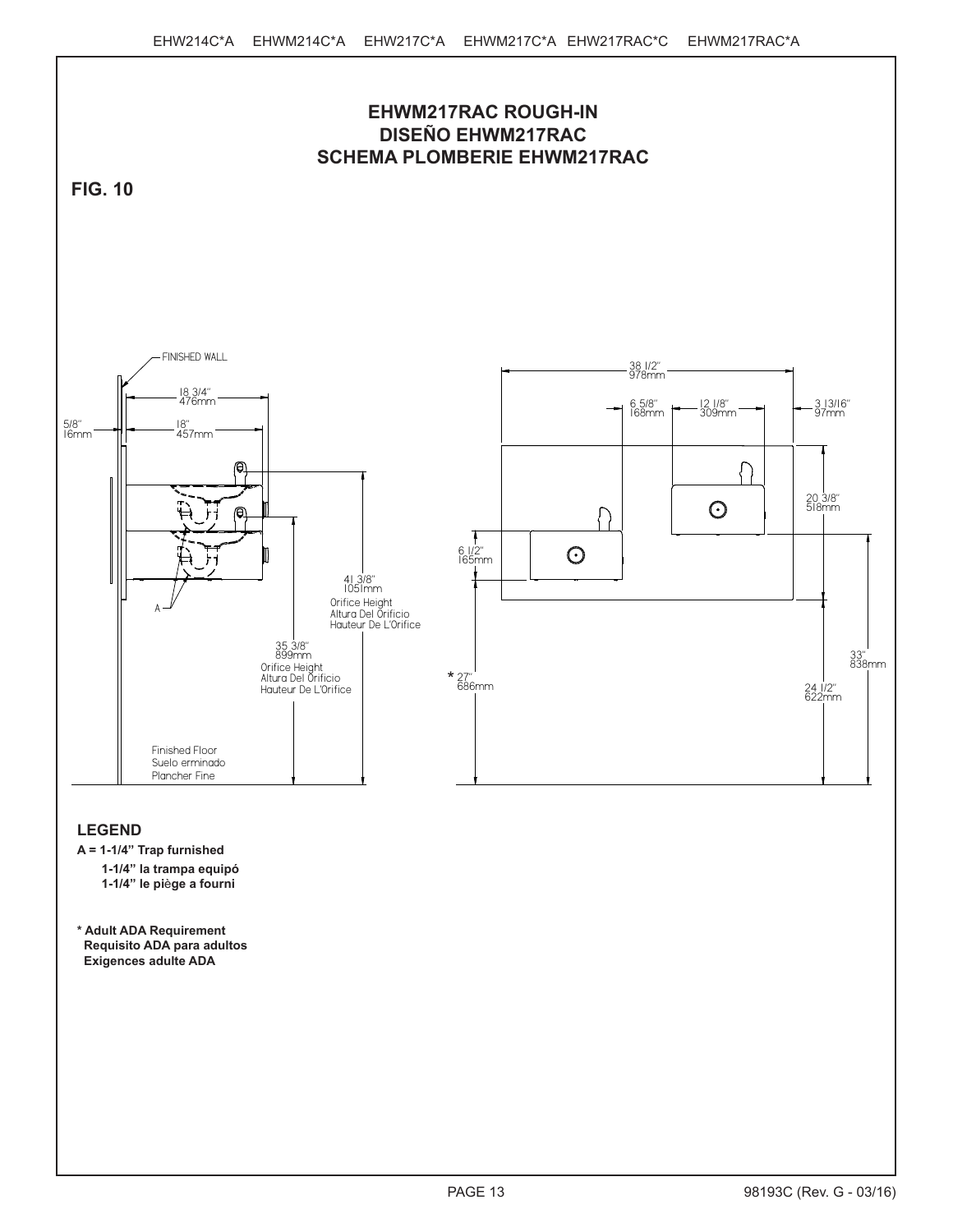

**A = Recommended water supply location 3/8" O.D. unplated copper tube connect stubbed 1-1/2" (38mm) from wall shut off by others. Ubicación recomendada del suministro de agua - tubería de cobre sin chapa con diámetro exterior de 3/8" en una posición de 1-1/2" (38mm) de la pared con válvula de suministro para que otros lo puedan apagar. Emplacement d'alimentation en eau recommandé - Pièce intermédiaire**

**de tuyau en cuivre non plaqué de 3/8" de diamètre extérieur et 38 mm (1-1/2") pour raccordement au robinet d'arrêt fourni par d'autres.**

- **B = Recommended location for waste outlet 1-1/4" O.D. drain, stubbed 6-5/8" (168mm) from the wall. Localización recomendada para el enchufe inútil 1-1/4" dren de O.D., tropezada 6-5/8" (168mm) de la pared. Endroit recommandé pour la sortie de rebut 1-1/4" drain d'O.D., déraciné 6-5/8" (168mm) du mur.**
- **C = 3/8" (10mm) DIA. slots for Mounting Hanger Bracket to wall. 3/8" (10mm) de diámetro las ranuras para soporte de montaje a pared. 3/8 po (10mm) emplacements de diamètre pour support de montage au mur.**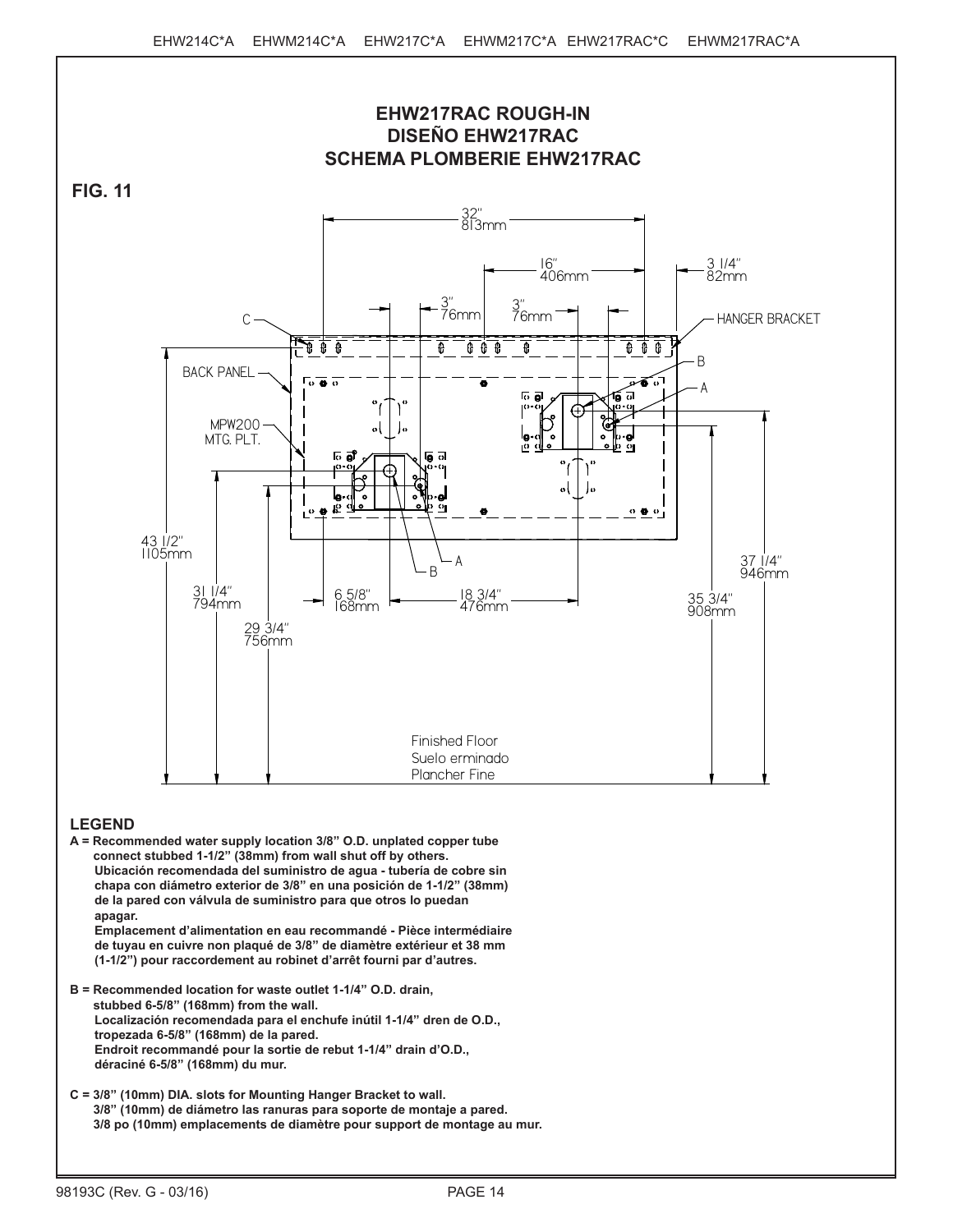

**A = 1-1/4" Trap furnished**

**1-1/4" la trampa equipó 1-1/4" le pi**è**ge a fourni**

**\* Adult ADA Requirement Requisito ADA para adultos Exigences adulte ADA**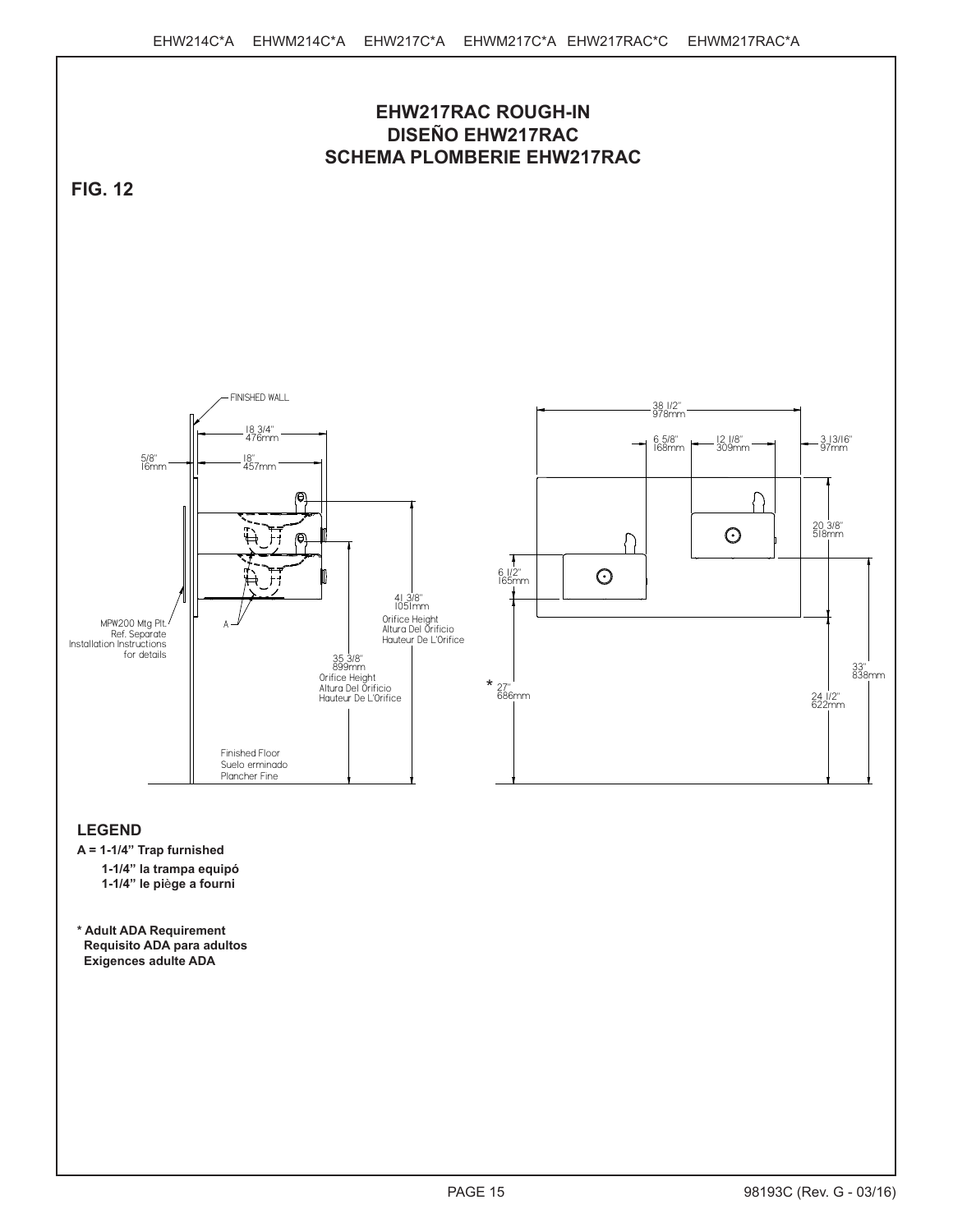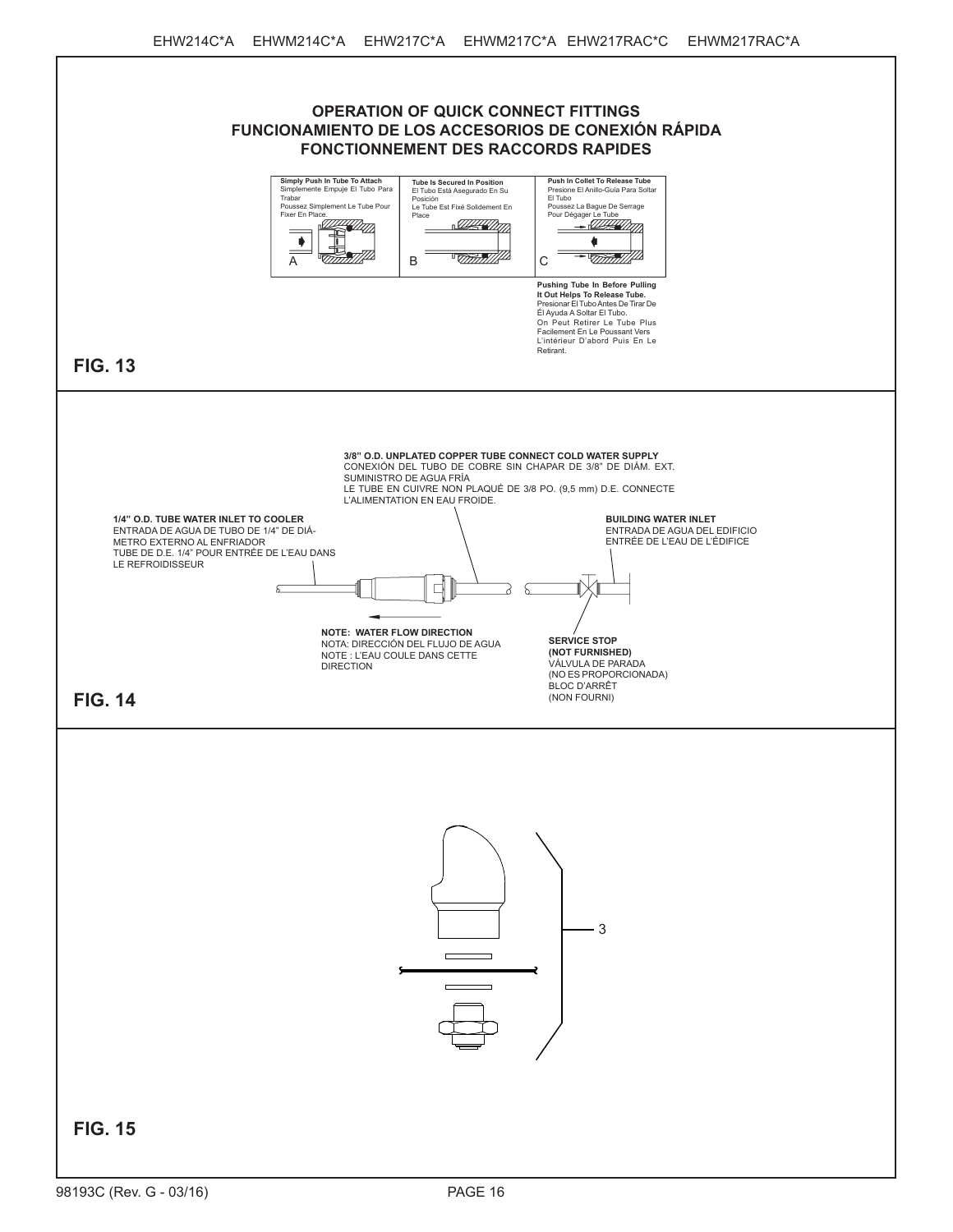



**Installing Back Panel:** When installing back panel assy. (Item 24) with MPW (Mounting Plate), attach channel braces as shown above. Remove the protective backing from the tape installed on the braces. Line up the corresponding holes in the braces and back panel and press firmly in place.







**FIG. 19**